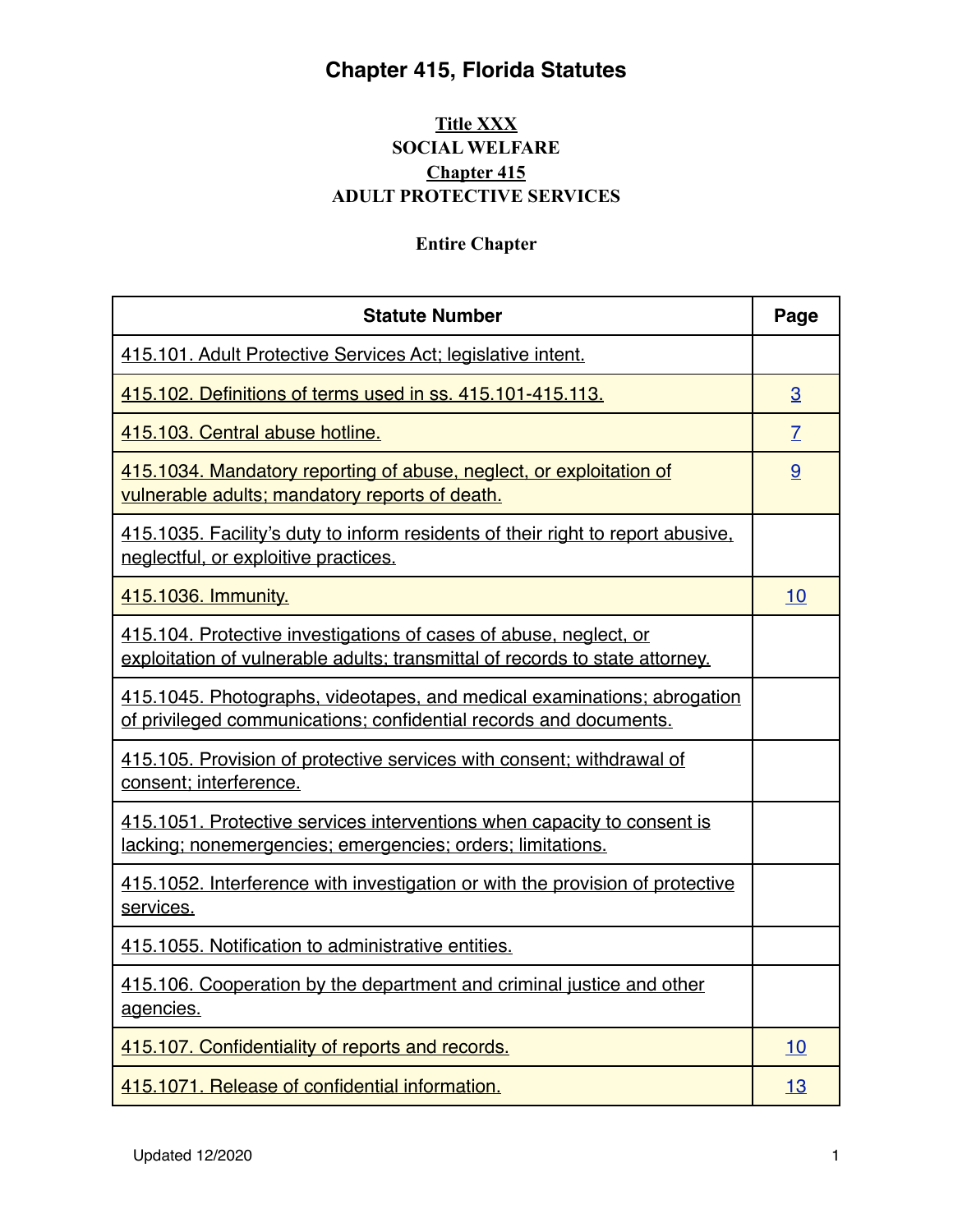| 415.1099. Court and witness fees not allowed.                                                                |           |
|--------------------------------------------------------------------------------------------------------------|-----------|
| 415.1102. Adult protection teams.                                                                            |           |
| 415.1105. Training programs.                                                                                 |           |
| 415.111. Criminal penalties.                                                                                 | <u>14</u> |
| 415.1111. Civil actions.                                                                                     |           |
| 415.1113. Administrative fines for false report of abuse, neglect, or<br>exploitation of a vulnerable adult. | 16        |
| 415.1115. Civil actions involving elderly parties; speedy trial.                                             |           |
| 415.113. Statutory construction; treatment by spiritual means.                                               |           |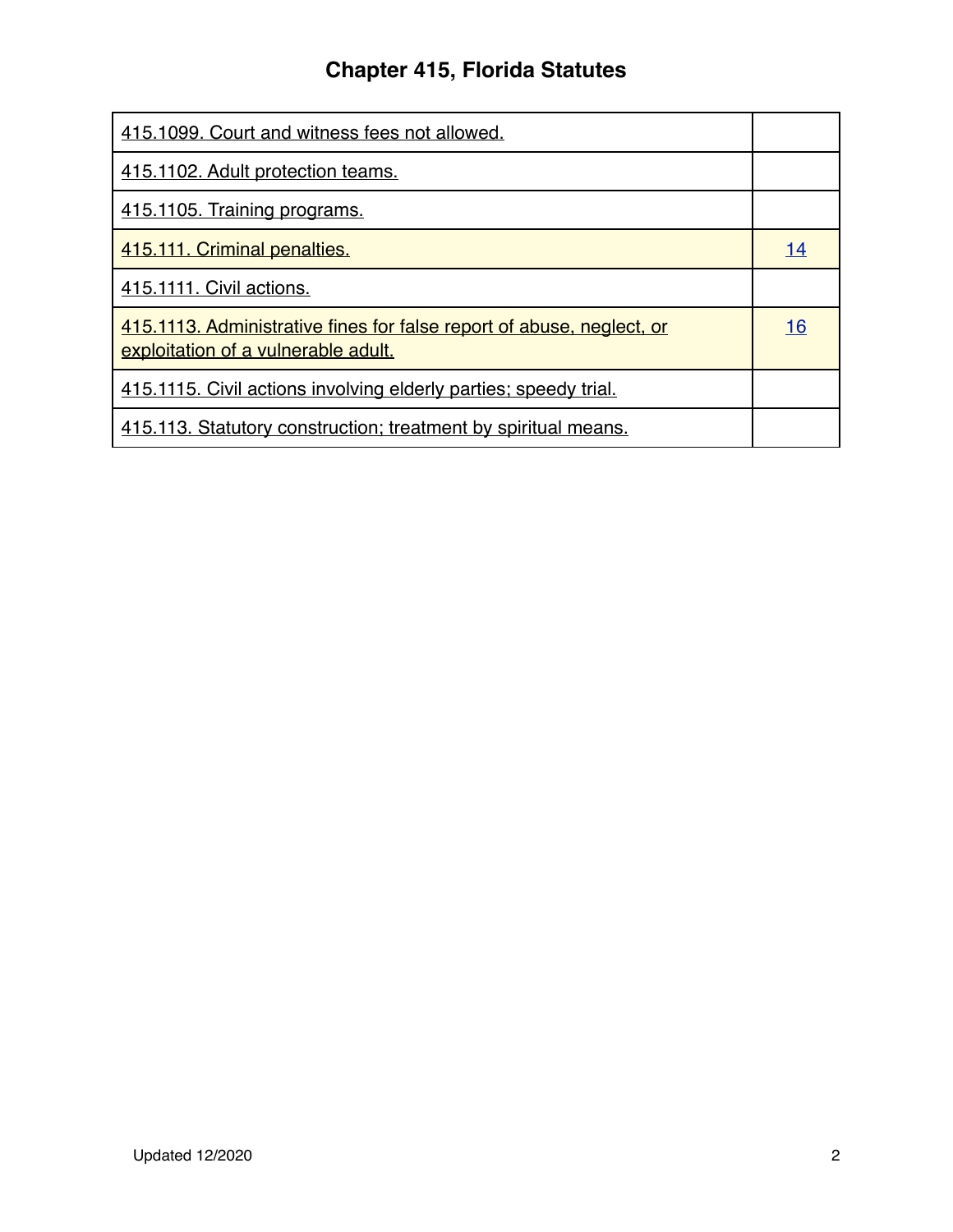# <span id="page-2-0"></span>**415.102 Definitions of terms used in ss. [415.101](http://www.leg.state.fl.us/statutes/index.cfm?App_mode=Display_Statute&Search_String=&URL=0400-0499/0415/Sections/0415.101.html)[-415.113](http://www.leg.state.fl.us/statutes/index.cfm?App_mode=Display_Statute&Search_String=&URL=0400-0499/0415/Sections/0415.113.html).—As used in ss. [415.101](http://www.leg.state.fl.us/statutes/index.cfm?App_mode=Display_Statute&Search_String=&URL=0400-0499/0415/Sections/0415.101.html)[-415.113,](http://www.leg.state.fl.us/statutes/index.cfm?App_mode=Display_Statute&Search_String=&URL=0400-0499/0415/Sections/0415.113.html) the term:**

(1) "Abuse" means any willful act or threatened act by a relative, caregiver, or household member which causes or is likely to cause significant impairment to a vulnerable adult's physical, mental, or emotional health. Abuse includes acts and omissions.

(2) "Activities of daily living" means functions and tasks for self-care, including ambulation, bathing, dressing, eating, grooming, toileting, and other similar tasks.

(3) "Alleged perpetrator" means a person who has been named by a reporter as the person responsible for abusing, neglecting, or exploiting a vulnerable adult.

(4) "Capacity to consent" means that a vulnerable adult has sufficient understanding to make and communicate responsible decisions regarding the vulnerable adult's person or property, including whether or not to accept protective services offered by the department.

(5) "Caregiver" means a person who has been entrusted with or has assumed the responsibility for frequent and regular care of or services to a vulnerable adult on a temporary or permanent basis and who has a commitment, agreement, or understanding with that person or that person's guardian that a caregiver role exists. "Caregiver" includes, but is not limited to, relatives, household members, guardians, neighbors, and employees and volunteers of facilities as defined in subsection (9). For the purpose of departmental investigative jurisdiction, the term "caregiver" does not include law enforcement officers or employees of municipal or county detention facilities or the Department of Corrections while acting in an official capacity.

(6) "Deception" means a misrepresentation or concealment of a material fact relating to services rendered, disposition of property, or the use of property intended to benefit a vulnerable adult.

(7) "Department" means the Department of Children and Families.

 $(8)(a)$  "Exploitation" means a person who:

1. Stands in a position of trust and confidence with a vulnerable adult and knowingly, by deception or intimidation, obtains or uses, or endeavors to obtain or use, a vulnerable adult's funds, assets, or property with the intent to temporarily or permanently deprive a vulnerable adult of the use, benefit, or possession of the funds, assets, or property for the benefit of someone other than the vulnerable adult; or

2. Knows or should know that the vulnerable adult lacks the capacity to consent, and obtains or uses, or endeavors to obtain or use, the vulnerable adult's funds, assets, or property with the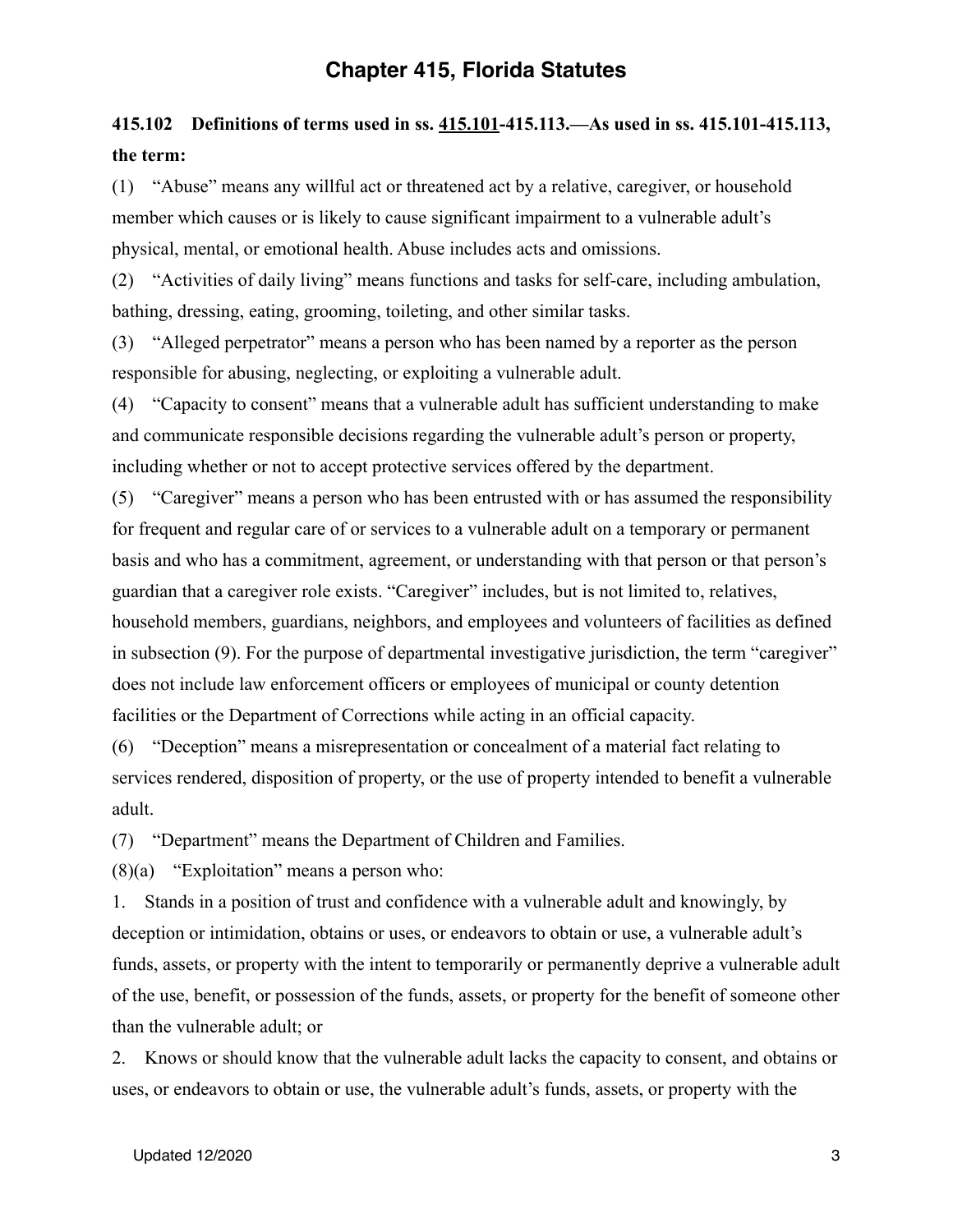intent to temporarily or permanently deprive the vulnerable adult of the use, benefit, or possession of the funds, assets, or property for the benefit of someone other than the vulnerable adult.

(b) "Exploitation" may include, but is not limited to:

1. Breaches of fiduciary relationships, such as the misuse of a power of attorney or the abuse of guardianship duties, resulting in the unauthorized appropriation, sale, or transfer of property;

2. Unauthorized taking of personal assets;

3. Misappropriation, misuse, or transfer of moneys belonging to a vulnerable adult from a personal or joint account; or

4. Intentional or negligent failure to effectively use a vulnerable adult's income and assets for the necessities required for that person's support and maintenance.

(9) "Facility" means any location providing day or residential care or treatment for vulnerable adults. The term "facility" may include, but is not limited to, any hospital, state institution, nursing home, assisted living facility, adult family-care home, adult day care center, residential facility licensed under chapter 393, adult day training center, or mental health treatment center.

(10) "False report" means a report of abuse, neglect, or exploitation of a vulnerable adult to the central abuse hotline which is not true and is maliciously made for the purpose of:

(a) Harassing, embarrassing, or harming another person;

(b) Personal financial gain for the reporting person;

(c) Acquiring custody of a vulnerable adult; or

(d) Personal benefit for the reporting person in any other private dispute involving a vulnerable adult.

The term "false report" does not include a report of abuse, neglect, or exploitation of a vulnerable adult which is made in good faith to the central abuse hotline.

(11) "Fiduciary relationship" means a relationship based upon the trust and confidence of the vulnerable adult in the caregiver, relative, household member, or other person entrusted with the use or management of the property or assets of the vulnerable adult. The relationship exists where there is a special confidence reposed in one who in equity and good conscience is bound to act in good faith and with due regard to the interests of the vulnerable adult. For the purposes of this part, a fiduciary relationship may be formed by an informal agreement between the vulnerable adult and the other person and does not require a formal declaration or court order for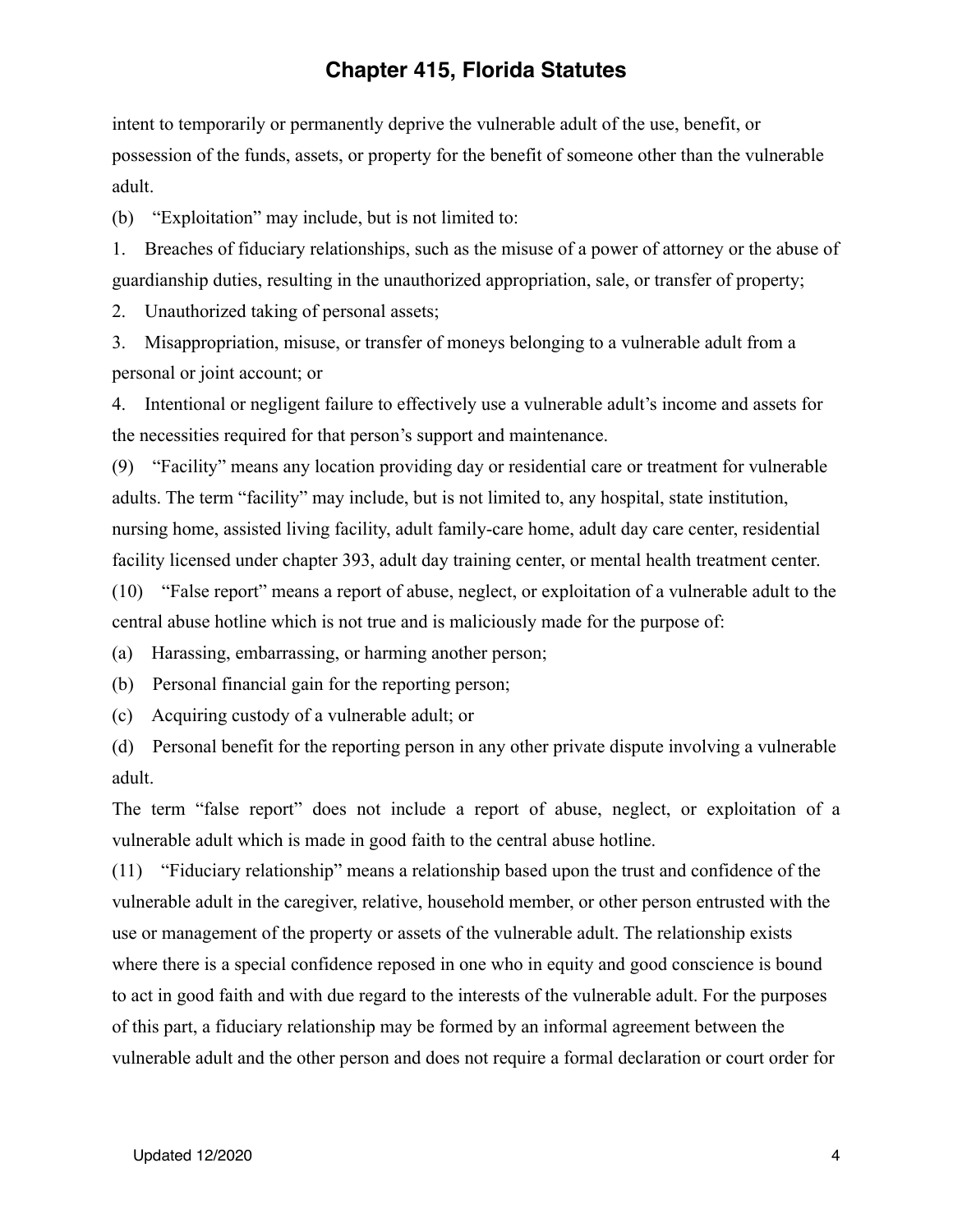its existence. A fiduciary relationship includes, but is not limited to, court-appointed or voluntary guardians, trustees, attorneys, or conservators of a vulnerable adult's assets or property.

(12) "Guardian" means a person who has been appointed by a court to act on behalf of a person; a preneed guardian, as provided in chapter 744; or a health care surrogate expressly designated as provided in chapter 765.

(13) "In-home services" means the provision of nursing, personal care, supervision, or other services to vulnerable adults in their own homes.

(14) "Intimidation" means the communication by word or act to a vulnerable adult that that person will be deprived of food, nutrition, clothing, shelter, supervision, medicine, medical services, money, or financial support or will suffer physical violence.

(15) "Lacks capacity to consent" means a mental impairment that causes a vulnerable adult to lack sufficient understanding or capacity to make or communicate responsible decisions concerning person or property, including whether or not to accept protective services.

(16) "Neglect" means the failure or omission on the part of the caregiver or vulnerable adult to provide the care, supervision, and services necessary to maintain the physical and mental health of the vulnerable adult, including, but not limited to, food, clothing, medicine, shelter, supervision, and medical services, which a prudent person would consider essential for the wellbeing of a vulnerable adult. The term "neglect" also means the failure of a caregiver or vulnerable adult to make a reasonable effort to protect a vulnerable adult from abuse, neglect, or exploitation by others. "Neglect" is repeated conduct or a single incident of carelessness which produces or could reasonably be expected to result in serious physical or psychological injury or a substantial risk of death.

(17) "Obtains or uses" means any manner of:

(a) Taking or exercising control over property;

(b) Making any use, disposition, or transfer of property;

(c) Obtaining property by fraud, willful misrepresentation of a future act, or false promise; or

(d)1. Conduct otherwise known as stealing; larceny; purloining; abstracting; embezzlement; misapplication; misappropriation; conversion; or obtaining money or property by false pretenses, fraud, or deception; or

2. Other conduct similar in nature.

(18) "Office" has the same meaning as in s. [400.0060.](http://www.leg.state.fl.us/statutes/index.cfm?App_mode=Display_Statute&Search_String=&URL=0400-0499/0400/Sections/0400.0060.html)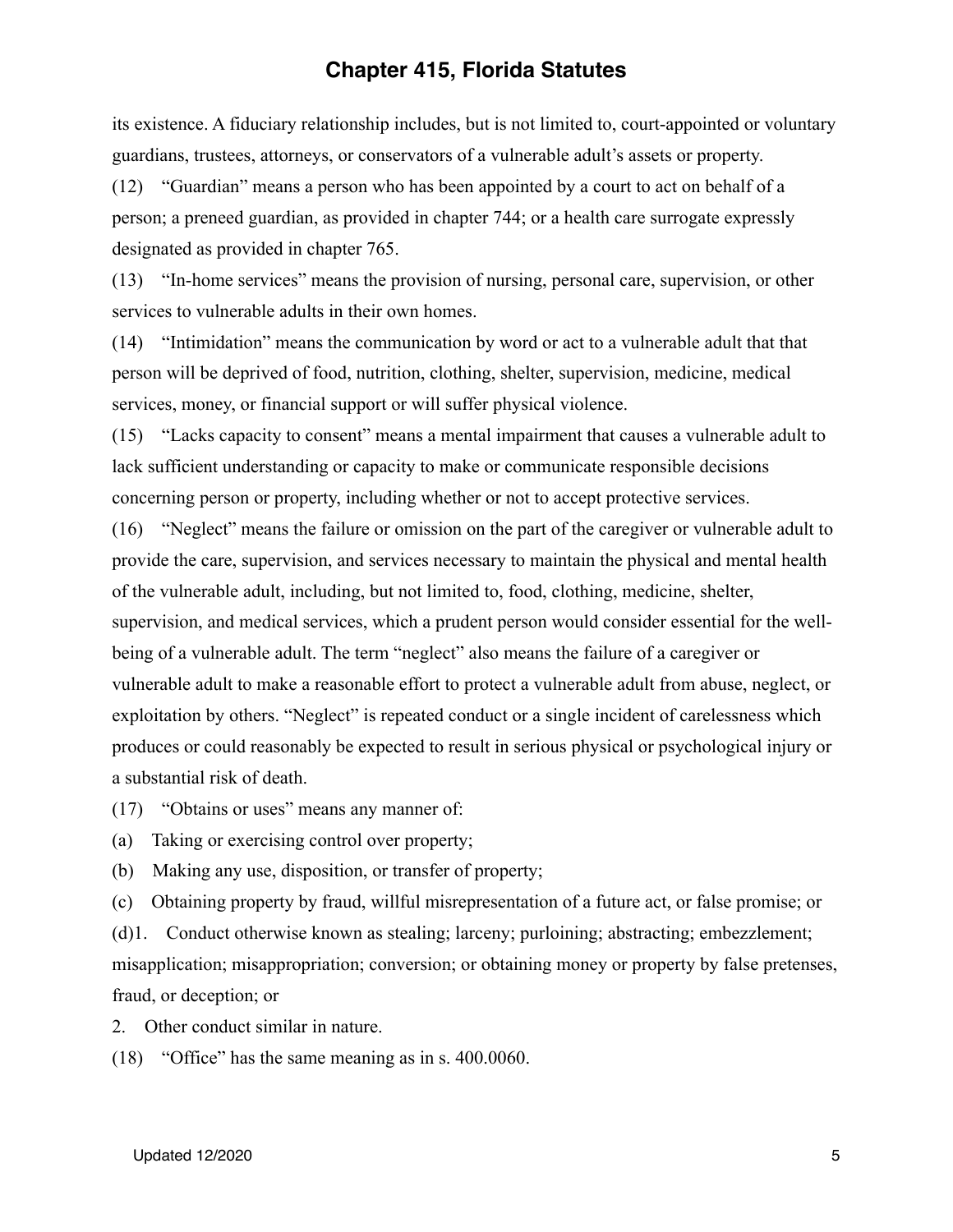(19) "Position of trust and confidence" with respect to a vulnerable adult means the position of a person who:

(a) Is a parent, spouse, adult child, or other relative by blood or marriage;

(b) Is a joint tenant or tenant in common;

(c) Has a legal or fiduciary relationship, including, but not limited to, a court-appointed or voluntary guardian, trustee, attorney, or conservator; or

(d) Is a caregiver or any other person who has been entrusted with or has assumed responsibility for the use or management of the vulnerable adult's funds, assets, or property.

(20) "Protective investigation" means acceptance of a report from the central abuse hotline alleging abuse, neglect, or exploitation as defined in this section; investigation of the report; determination as to whether action by the court is warranted; and referral of the vulnerable adult to another public or private agency when appropriate.

(21) "Protective investigator" means an authorized agent of the department who receives and investigates reports of abuse, neglect, or exploitation of vulnerable adults.

(22) "Protective services" means services to protect a vulnerable adult from further occurrences of abuse, neglect, or exploitation. Such services may include, but are not limited to, protective supervision, placement, and in-home and community-based services.

(23) "Protective supervision" means those services arranged for or implemented by the department to protect vulnerable adults from further occurrences of abuse, neglect, or exploitation.

(24) "Psychological injury" means an injury to the intellectual functioning or emotional state of a vulnerable adult as evidenced by an observable or measurable reduction in the vulnerable adult's ability to function within that person's customary range of performance and that person's behavior.

(25) "Records" means all documents, papers, letters, maps, books, tapes, photographs, films, sound recordings, videotapes, or other material, regardless of physical form or characteristics, made or received pursuant to a protective investigation.

(26) "Sexual abuse" means acts of a sexual nature committed in the presence of a vulnerable adult without that person's informed consent. "Sexual abuse" includes, but is not limited to, the acts defined in s. [794.011](http://www.leg.state.fl.us/statutes/index.cfm?App_mode=Display_Statute&Search_String=&URL=0700-0799/0794/Sections/0794.011.html)(1)(h), fondling, exposure of a vulnerable adult's sexual organs, or the use of a vulnerable adult to solicit for or engage in prostitution or sexual performance. "Sexual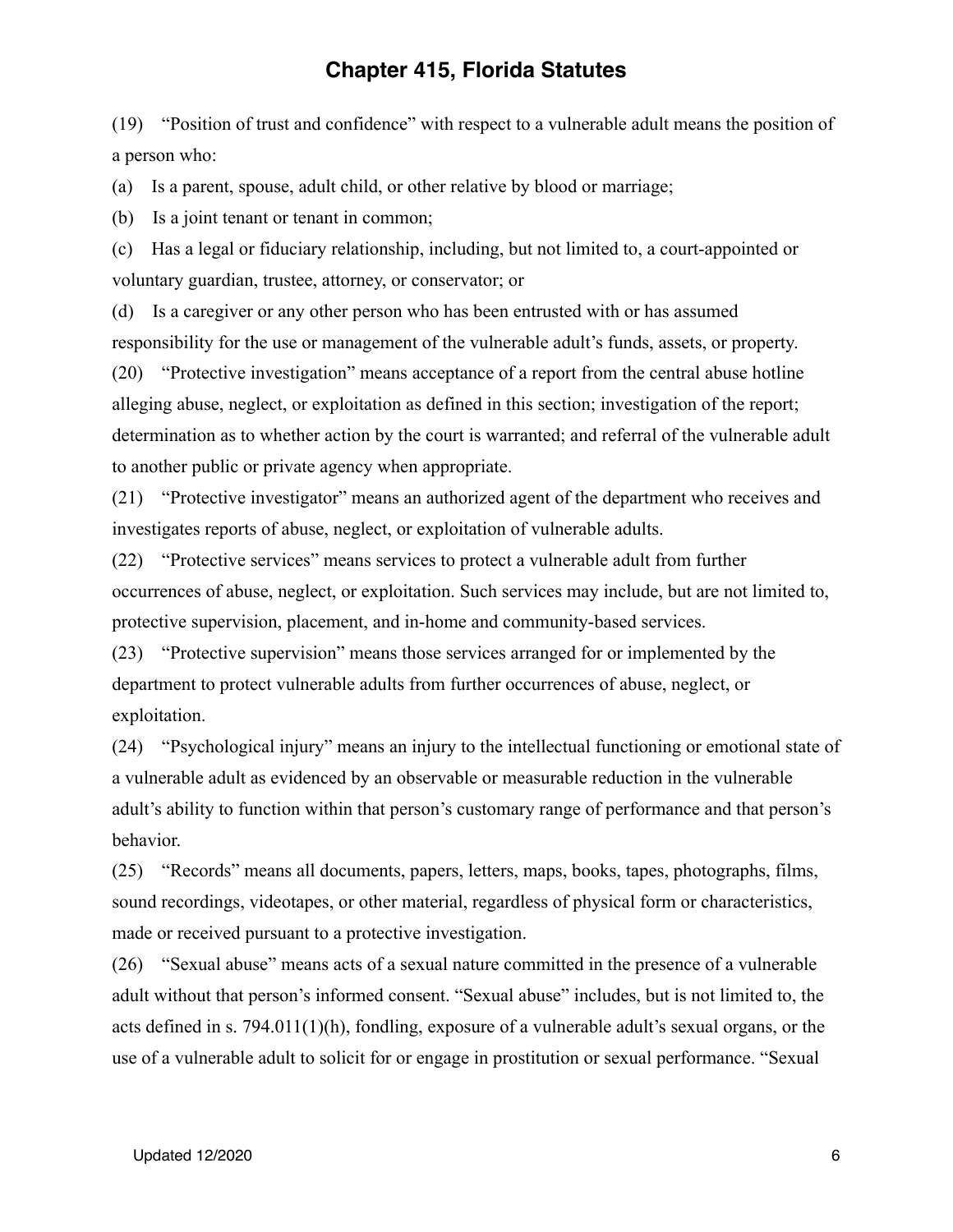abuse" does not include any act intended for a valid medical purpose or any act that may reasonably be construed to be normal caregiving action or appropriate display of affection.

(27) "Victim" means any vulnerable adult named in a report of abuse, neglect, or exploitation.

(28) "Vulnerable adult" means a person 18 years of age or older whose ability to perform the normal activities of daily living or to provide for his or her own care or protection is impaired due to a mental, emotional, sensory, long-term physical, or developmental disability or dysfunction, or brain damage, or the infirmities of aging.

(29) "Vulnerable adult in need of services" means a vulnerable adult who has been determined by a protective investigator to be suffering from the ill effects of neglect not caused by a second party perpetrator and is in need of protective services or other services to prevent further harm. History.—ss. 1, 2, 3, 4, 5, 6, 7, 8, 9, 10, 11, ch. 73-176; s. 1, ch. 77-174; ss. 3, 5, ch. 79-287; s. 15, ch. 79-298; s. 1, ch. 80-293; s. 1, ch. 83-82; s. 28, ch. 86-220; s. 29, ch. 87-238; s. 26, ch. 89-294; s. 1, ch. 90-50; s. 44, ch. 90-306; s. 1, ch. 91-57; s. 35, ch. 95-210; s. 94, ch. 95-418; s. 9, ch. 97-98; s. 127, ch. 97-101; s. 41, ch. 97-264; s. 1, ch. 98-182; s. 68, ch. 2000-153; s. 26, ch. 2000-349; s. 4, ch. 2003-57; s. 1, ch. 2006-131; s. 57, ch. 2006-227; s. 2, ch. 2010-31; s. 234, ch. 2014-19; s. 28, ch. 2015-31.

#### <span id="page-6-0"></span>**415.103 Central abuse hotline.—**

(1) The department shall establish and maintain a central abuse hotline that receives all reports made pursuant to s. [415.1034](http://www.leg.state.fl.us/statutes/index.cfm?App_mode=Display_Statute&Search_String=&URL=0400-0499/0415/Sections/0415.1034.html) in writing or through a single statewide toll-free telephone number. Any person may use the statewide toll-free telephone number to report known or suspected abuse, neglect, or exploitation of a vulnerable adult at any hour of the day or night, any day of the week. The central abuse hotline must be operated in such a manner as to enable the department to:

(a) Accept reports for investigation when there is a reasonable cause to suspect that a vulnerable adult has been or is being abused, neglected, or exploited.

(b) Determine whether the allegations made by the reporter require an immediate, 24-hour, or next-working-day response priority.

(c) When appropriate, refer calls that do not allege the abuse, neglect, or exploitation of a vulnerable adult to other organizations that might better resolve the reporter's concerns.

(d) Immediately identify and locate prior reports of abuse, neglect, or exploitation through the central abuse hotline.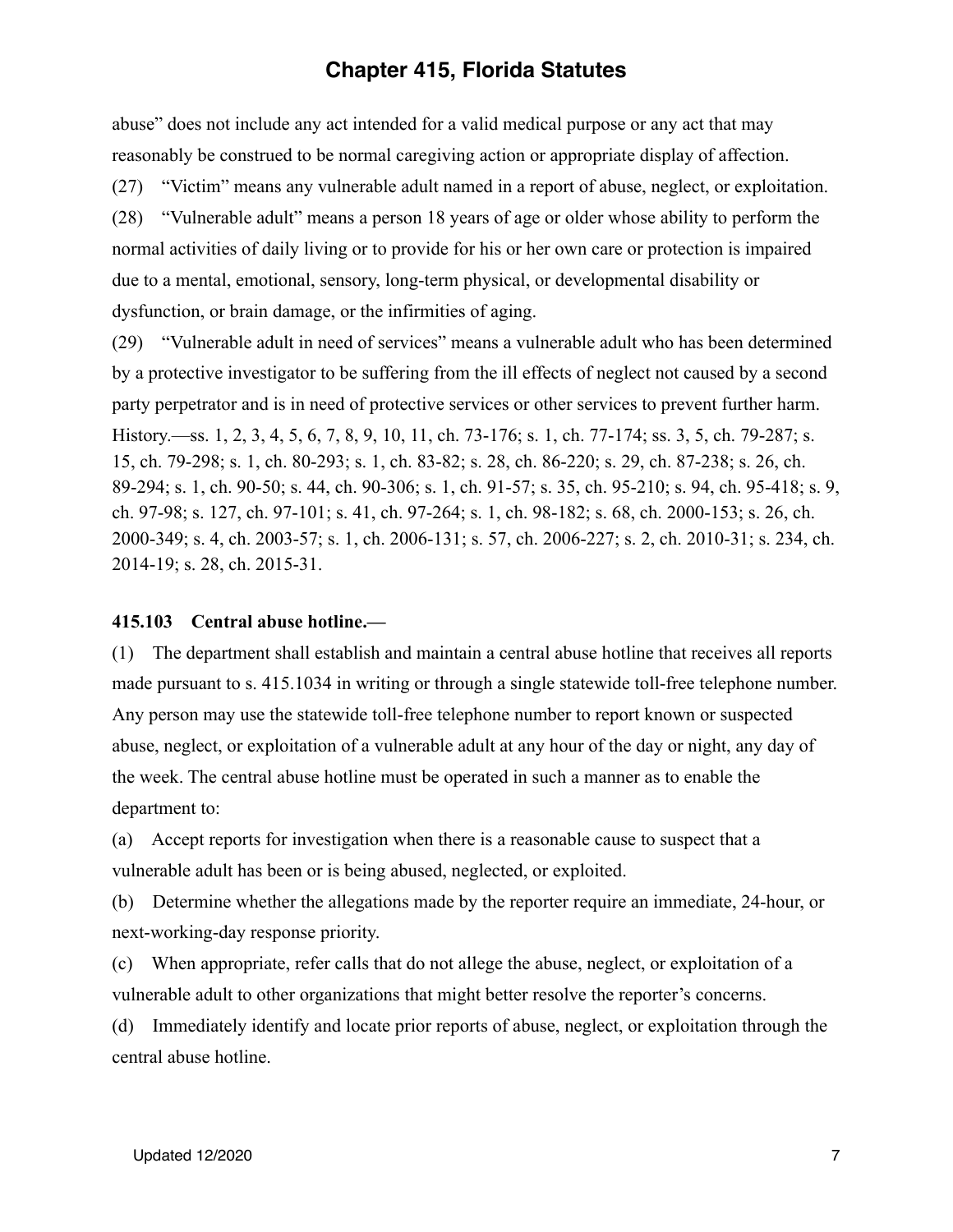(e) Track critical steps in the investigative process to ensure compliance with all requirements for all reports.

(f) Maintain data to facilitate the production of aggregate statistical reports for monitoring patterns of abuse, neglect, or exploitation.

(g) Serve as a resource for the evaluation, management, and planning of preventive and remedial services for vulnerable adults who have been subject to abuse, neglect, or exploitation. (2) Upon receiving an oral or written report of known or suspected abuse, neglect, or exploitation of a vulnerable adult, the central abuse hotline must determine if the report requires an immediate onsite protective investigation. For reports requiring an immediate onsite protective investigation, the central abuse hotline must immediately notify the department's designated protective investigative district staff responsible for protective investigations to ensure prompt initiation of an onsite investigation. For reports not requiring an immediate onsite protective investigation, the central abuse hotline must notify the department's designated protective investigative district staff responsible for protective investigations in sufficient time to allow for an investigation to be commenced within 24 hours. At the time of notification of district staff with respect to the report, the central abuse hotline must also provide any known information on any previous report concerning a subject of the present report or any pertinent information relative to the present report or any noted earlier reports. If the report is of known or suspected abuse of a vulnerable adult by someone other than a relative, caregiver, or household member, the report shall be immediately transferred to the appropriate county sheriff's office. (3) The department shall set standards, priorities, and policies to maximize the efficiency and

effectiveness of the central abuse hotline.

History.—ss. 1, 2, 3, 4, 5, 6, 7, 8, 9, 10, 11, ch. 73-176; s. 1, ch. 77-174; ss. 3, 5, ch. 79-287; s. 15, ch. 79-298; s. 1, ch. 80-293; s. 1, ch. 83-82; s. 67, ch. 86-163; s. 29, ch. 86-220; s. 30, ch. 87-238; s. 16, ch. 88-337; s. 27, ch. 89-294; s. 2, ch. 90-50; s. 45, ch. 90-306; s. 2, ch. 91-57; s. 14, ch. 91-71; s. 36, ch. 95-210; s. 95, ch. 95-418; s. 27, ch. 2000-349; s. 3, ch. 2010-31.

# **415.1034 Mandatory reporting of abuse, neglect, or exploitation of vulnerable adults; mandatory reports of death.**—

- (1) MANDATORY REPORTING.—
- (a) Any person, including, but not limited to, any: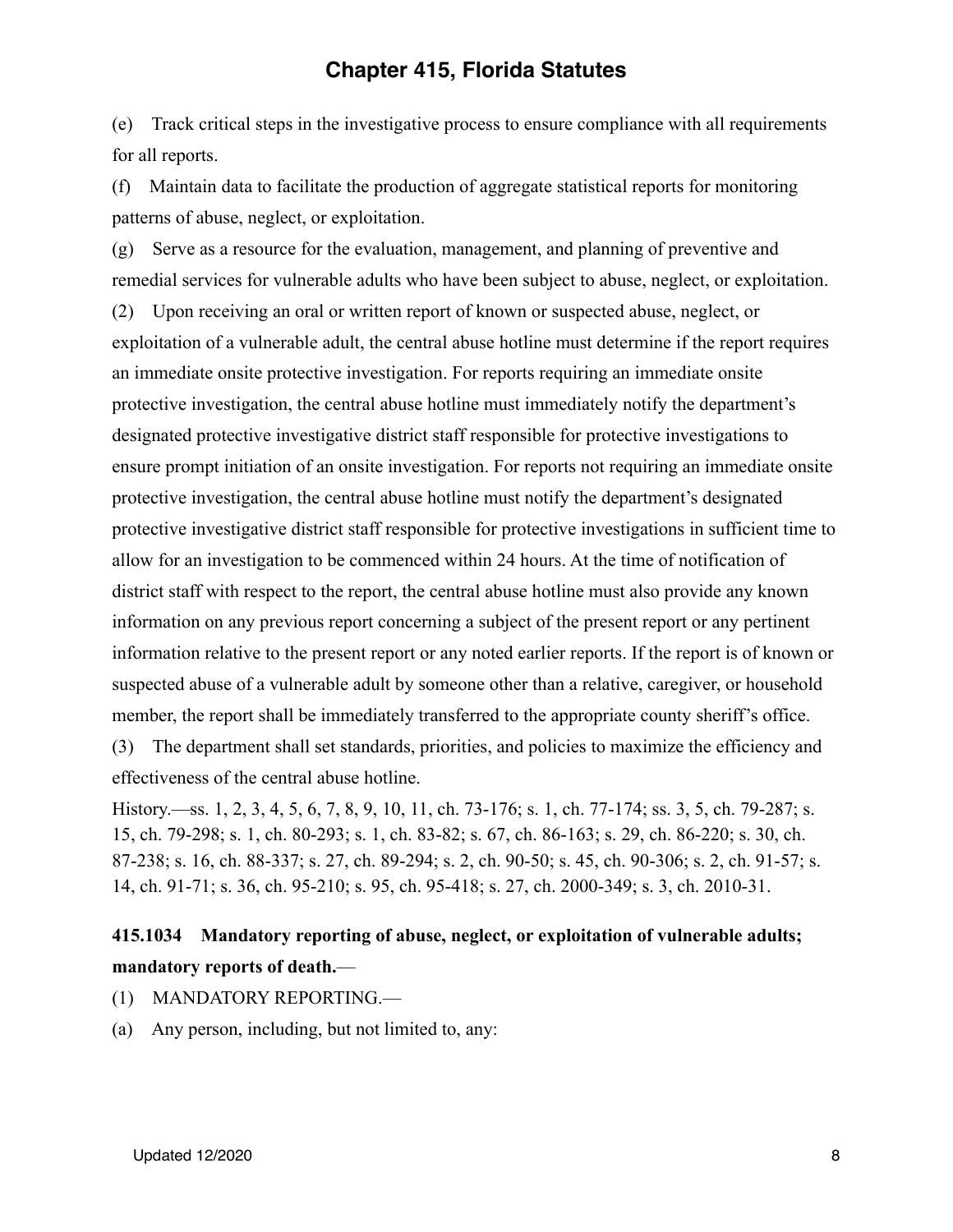1. Physician, osteopathic physician, medical examiner, chiropractic physician, nurse, paramedic, emergency medical technician, or hospital personnel engaged in the admission, examination, care, or treatment of vulnerable adults;

2. Health professional or mental health professional other than one listed in subparagraph 1.;

3. Practitioner who relies solely on spiritual means for healing;

4. Nursing home staff; assisted living facility staff; adult day care center staff; adult family-care home staff; social worker; or other professional adult care, residential, or institutional staff;

5. State, county, or municipal criminal justice employee or law enforcement officer;

6. Employee of the Department of Business and Professional Regulation conducting inspections of public lodging establishments under s. [509.032](http://www.leg.state.fl.us/statutes/index.cfm?App_mode=Display_Statute&Search_String=&URL=0500-0599/0509/Sections/0509.032.html);

7. Florida advocacy council or Disability Rights Florida member or a representative of the State Long-Term Care Ombudsman Program;

8. Bank, savings and loan, or credit union officer, trustee, or employee; or

9. Dealer, investment adviser, or associated person under chapter 517,

who knows, or has reasonable cause to suspect, that a vulnerable adult has been or is being abused, neglected, or exploited must immediately report such knowledge or suspicion to the central abuse hotline.

(b) To the extent possible, a report made pursuant to paragraph (a) must contain, but need not be limited to, the following information:

1. Name, age, race, sex, physical description, and location of each victim alleged to have been abused, neglected, or exploited.

2. Names, addresses, and telephone numbers of the victim's family members.

3. Name, address, and telephone number of each alleged perpetrator.

4. Name, address, and telephone number of the caregiver of the victim, if different from the alleged perpetrator.

5. Name, address, and telephone number of the person reporting the alleged abuse, neglect, or exploitation.

6. Description of the physical or psychological injuries sustained.

7. Actions taken by the reporter, if any, such as notification of the criminal justice agency.

8. Any other information available to the reporting person which may establish the cause of abuse, neglect, or exploitation that occurred or is occurring.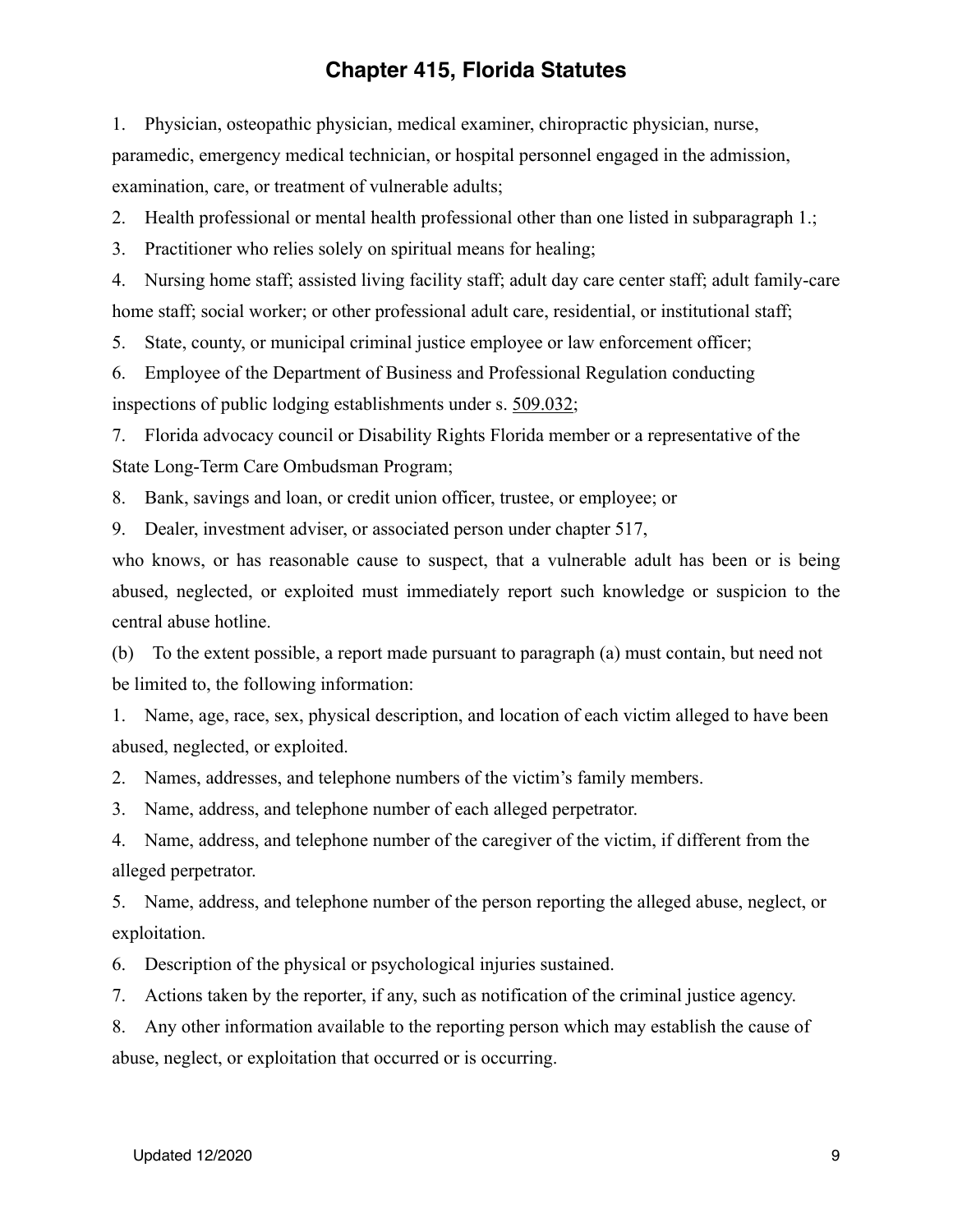(2) MANDATORY REPORTS OF DEATH.—Any person who is required to investigate reports of abuse, neglect, or exploitation and who has reasonable cause to suspect that a vulnerable adult died as a result of abuse, neglect, or exploitation shall immediately report the suspicion to the appropriate medical examiner, to the appropriate criminal justice agency, and to the department, notwithstanding the existence of a death certificate signed by a practicing physician. The medical examiner shall accept the report for investigation pursuant to s. [406.11](http://www.leg.state.fl.us/statutes/index.cfm?App_mode=Display_Statute&Search_String=&URL=0400-0499/0406/Sections/0406.11.html) and shall report the findings of the investigation, in writing, to the appropriate local criminal justice agency, the appropriate state attorney, and the department. Autopsy reports maintained by the medical examiner are not subject to the confidentiality requirements provided for in s. [415.107.](http://www.leg.state.fl.us/statutes/index.cfm?App_mode=Display_Statute&Search_String=&URL=0400-0499/0415/Sections/0415.107.html)

**History.**—s. 96, ch. 95-418; s. 10, ch. 97-98; s. 42, ch. 97-264; s. 256, ch. 98-166; s. 21, ch. 2000-263; s. 2, ch. 2000-318; s. 28, ch. 2000-349; s. 29, ch. 2015-31; s. 1, ch. 2020-157.

#### <span id="page-9-0"></span>**415.1036 Immunity.**—

(1) Any person who participates in making a report under s. [415.1034](http://www.leg.state.fl.us/statutes/index.cfm?App_mode=Display_Statute&Search_String=&URL=0400-0499/0415/Sections/0415.1034.html) or participates in a judicial proceeding resulting therefrom is presumed to be acting in good faith and, unless lack of good faith is shown by clear and convincing evidence, is immune from any liability, civil or criminal, that otherwise might be incurred or imposed. This section does not grant immunity, civil or criminal, to any person who is suspected of having abused, neglected, or exploited, or committed any illegal act upon or against, a vulnerable adult. Further, a resident or employee of a facility that serves vulnerable adults may not be subjected to reprisal or discharge because of the resident's or employee's actions in reporting abuse, neglect, or exploitation pursuant to s.[415.1034.](http://www.leg.state.fl.us/statutes/index.cfm?App_mode=Display_Statute&Search_String=&URL=0400-0499/0415/Sections/0415.1034.html)

(2) Any person who makes a report under s. [415.1034](http://www.leg.state.fl.us/statutes/index.cfm?App_mode=Display_Statute&Search_String=&URL=0400-0499/0415/Sections/0415.1034.html) has a civil cause of action for appropriate compensatory and punitive damages against any person who causes detrimental changes in the employment status of the reporting party by reason of the reporting party's making the report. Any detrimental change made in the residency or employment status of such a person, such as, but not limited to, discharge, termination, demotion, transfer, or reduction in pay or benefits or work privileges, or negative evaluations, within 120 days after the report is made establishes a rebuttable presumption that the detrimental action was retaliatory. **History.**—s. 98, ch. 95-418; s. 30, ch. 2000-349.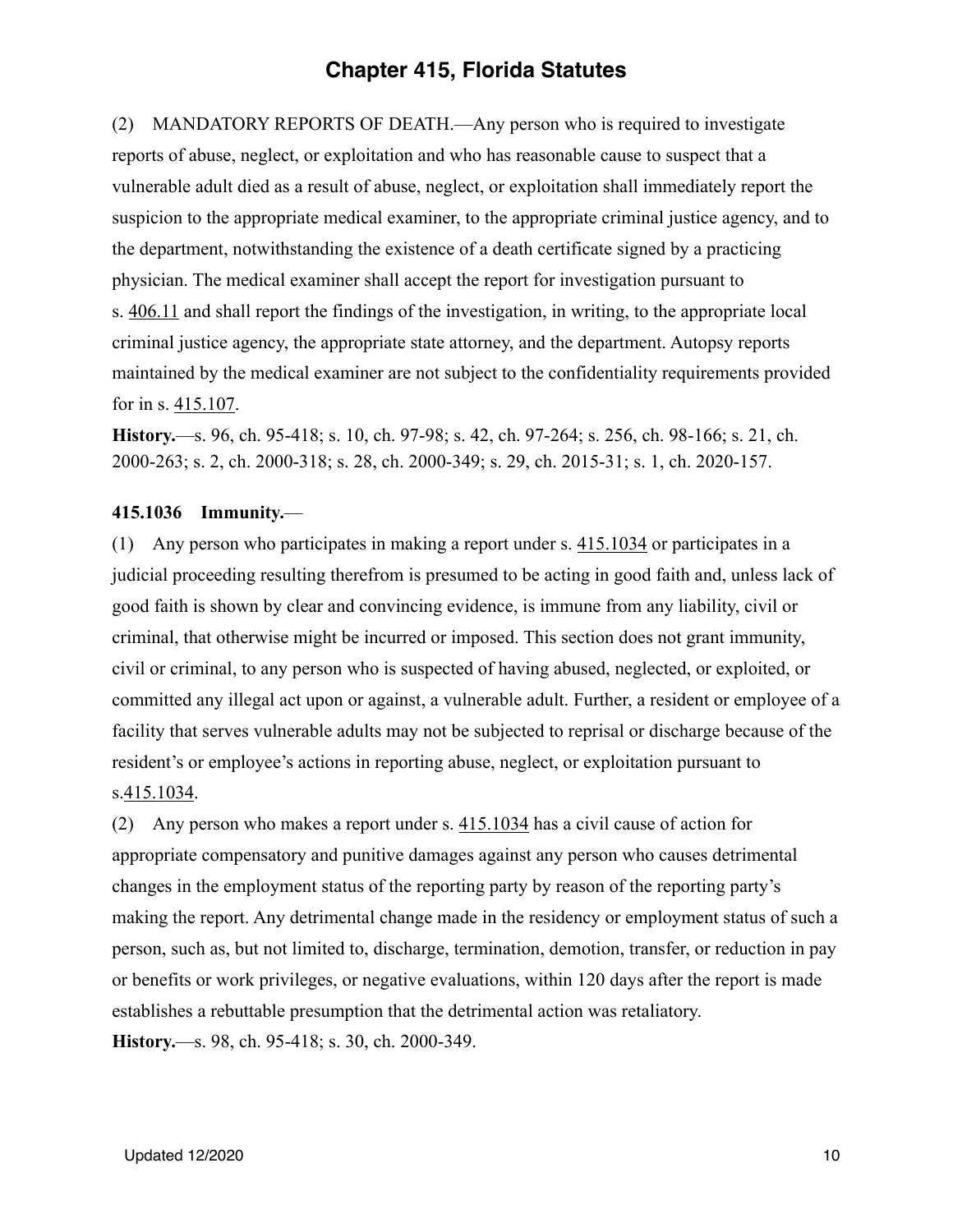#### <span id="page-10-0"></span>**415.107 Confidentiality of reports and records.—**

(1) In order to protect the rights of the individual or other persons responsible for the welfare of a vulnerable adult, all records concerning reports of abuse, neglect, or exploitation of the vulnerable adult, including reports made to the central abuse hotline, and all records generated as a result of such reports shall be confidential and exempt from s. [119.07\(](http://www.leg.state.fl.us/statutes/index.cfm?App_mode=Display_Statute&Search_String=&URL=0100-0199/0119/Sections/0119.07.html)1) and may not be disclosed except as specifically authorized by ss. [415.101](http://www.leg.state.fl.us/statutes/index.cfm?App_mode=Display_Statute&Search_String=&URL=0400-0499/0415/Sections/0415.101.html)[-415.113.](http://www.leg.state.fl.us/statutes/index.cfm?App_mode=Display_Statute&Search_String=&URL=0400-0499/0415/Sections/0415.113.html)

(2) Upon the request of the committee chairperson, access to all records shall be granted to staff of the legislative committees with jurisdiction over issues and services related to vulnerable adults, or over the department. All confidentiality provisions that apply to the Department of Children and Families continue to apply to the records made available to legislative staff under this subsection.

(3) Access to all records, excluding the name of the reporter which shall be released only as provided in subsection (6), shall be granted only to the following persons, officials, and agencies: (a) Employees or agents of the department, the Agency for Persons with Disabilities, the Agency for Health Care Administration, or the Department of Elderly Affairs who are responsible for carrying out protective investigations, ongoing protective services, or licensure or approval of nursing homes, assisted living facilities, adult day care centers, adult family-care homes, home care for the elderly, hospices, residential facilities licensed under chapter 393, or other facilities used for the placement of vulnerable adults.

(b) A criminal justice agency investigating a report of known or suspected abuse, neglect, or exploitation of a vulnerable adult.

(c) The state attorney of the judicial circuit in which the vulnerable adult resides or in which the alleged abuse, neglect, or exploitation occurred.

(d) Any victim, the victim's guardian, caregiver, or legal counsel, and any person who the department has determined might be abusing, neglecting, or exploiting the victim.

(e) A court, pursuant to s. [825.1035](http://www.leg.state.fl.us/statutes/index.cfm?App_mode=Display_Statute&Search_String=&URL=0800-0899/0825/Sections/0825.1035.html)(4)(h); or by subpoena, upon its finding that access to such records may be necessary for the determination of an issue before the court; however, such access must be limited to inspection in camera, unless the court determines that public disclosure of the information contained in such records is necessary for the resolution of an issue then pending before it.

(f) A grand jury, by subpoena, upon its determination that access to such records is necessary in the conduct of its official business.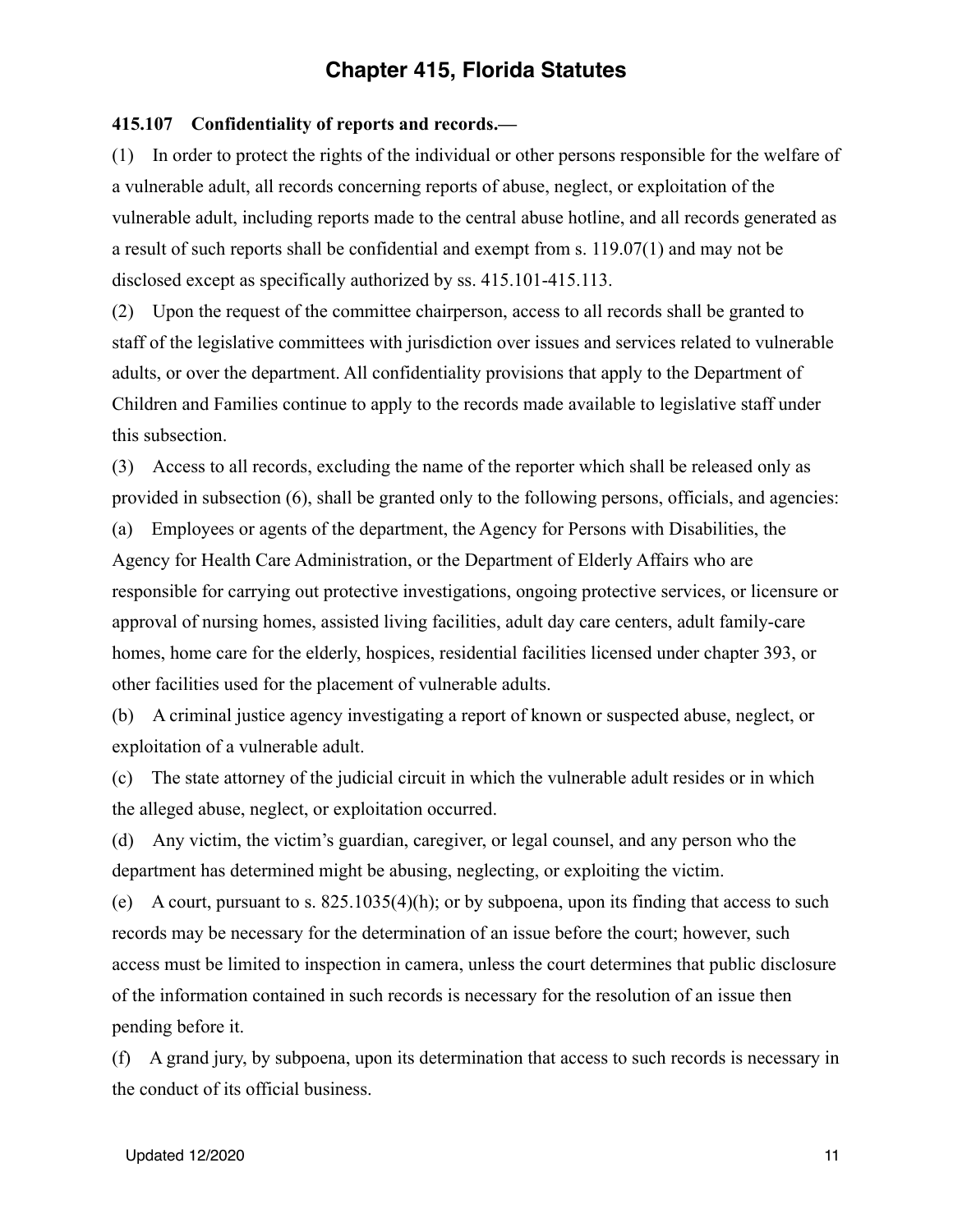(g) Any appropriate official of the Florida advocacy council, State Long-Term Care Ombudsman Program, or long-term care ombudsman council investigating a report of known or suspected abuse, neglect, or exploitation of a vulnerable adult.

(h) Any appropriate official of the department, the Agency for Persons with Disabilities, the Agency for Health Care Administration, or the Department of Elderly Affairs who is responsible for:

1. Administration or supervision of the programs for the prevention, investigation, or treatment of abuse, neglect, or exploitation of vulnerable adults when carrying out an official function; or

2. Taking appropriate administrative action concerning an employee alleged to have perpetrated abuse, neglect, or exploitation of a vulnerable adult in an institution.

(i) Any person engaged in bona fide research or auditing. However, information identifying the subjects of the report must not be made available to the researcher.

(j) Employees or agents of an agency of another state that has jurisdiction comparable to the jurisdiction described in paragraph (a).

(k) The Public Employees Relations Commission for the sole purpose of obtaining evidence for appeals filed pursuant to s. [447.207](http://www.leg.state.fl.us/statutes/index.cfm?App_mode=Display_Statute&Search_String=&URL=0400-0499/0447/Sections/0447.207.html). Records may be released only after deletion of all information that specifically identifies persons other than the employee.

(l) Any person in the event of the death of a vulnerable adult determined to be a result of abuse, neglect, or exploitation. Information identifying the person reporting abuse, neglect, or exploitation shall not be released. Any information otherwise made confidential or exempt by law shall not be released pursuant to this paragraph.

(4) The Department of Health, the Department of Business and Professional Regulation, and the Agency for Health Care Administration may have access to a report, excluding the name of the reporter, when considering disciplinary action against a licensee or certified nursing assistant pursuant to allegations of abuse, neglect, or exploitation.

(5) The department may release to any professional person such information as is necessary for the diagnosis and treatment of, and service delivery to, a vulnerable adult or the person perpetrating the abuse, neglect, or exploitation.

(6) The identity of any person reporting abuse, neglect, or exploitation of a vulnerable adult may not be released, without that person's written consent, to any person other than employees of the department responsible for protective services, the central abuse hotline, or the appropriate state attorney or law enforcement agency. This subsection grants protection only for the person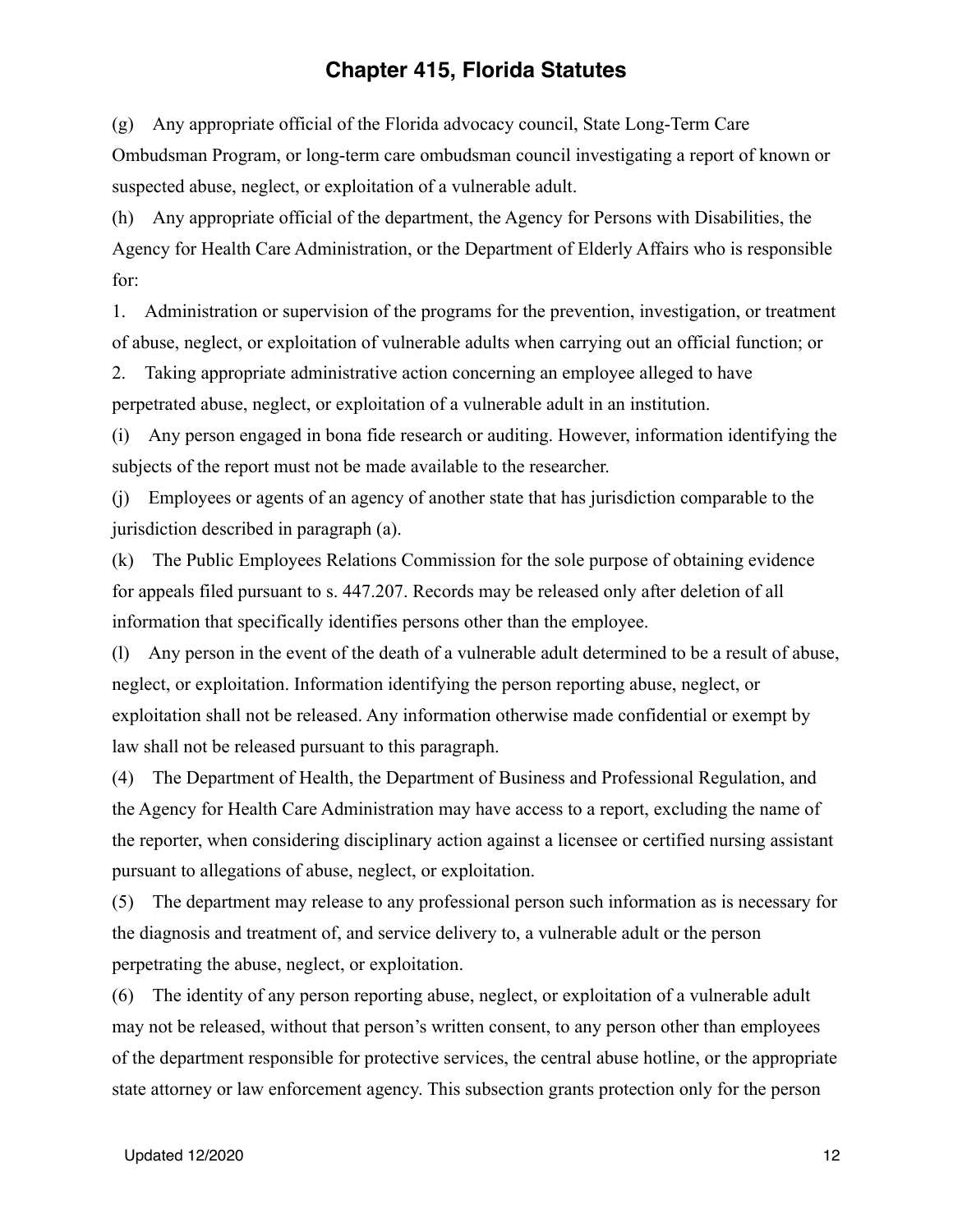who reported the abuse, neglect, or exploitation and protects only the fact that the person is the reporter. This subsection does not prohibit the subpoena of a person reporting the abuse, neglect, or exploitation when deemed necessary by the state attorney or the department to protect a vulnerable adult who is the subject of a report, if the fact that the person made the report is not disclosed.

(7) For the purposes of this section, the term "access" means a visual inspection or copy of the hard-copy record maintained in the district.

(8) Information in the central abuse hotline may not be used for employment screening.

History.—ss. 1, 2, 3, 4, 5, 6, 7, 8, 9, 10, 11, ch. 73-176; s. 1, ch. 77-174; ss. 3, 5, ch. 79-287; s. 15, ch. 79-298; s. 1, ch. 80-293; s. 1, ch. 83-82; s. 33, ch. 86-220; s. 32, ch. 87-238; s. 7, ch. 88-219; s. 18, ch. 88-337; s. 4, ch. 89-170; s. 30, ch. 89-294; s. 4, ch. 90-50; s. 7, ch. 90-208; s. 47, ch. 90-306; s. 4, ch. 91-57; s. 15, ch. 91-71; ss. 43, 47, ch. 92-58; s. 31, ch. 93-39; s. 15, ch. 93-214; s. 57, ch. 94-218; s. 38, ch. 95-210; s. 106, ch. 95-418; s. 267, ch. 96-406; s. 1, ch. 98-111; s. 9, ch. 98-182; s. 2, ch. 98-255; s. 41, ch. 98-280; s. 70, ch. 2000-153; s. 25, ch. 2000-263; s. 38, ch. 2000-349; s. 3, ch. 2006-131; s. 60, ch. 2006-227; s. 235, ch. 2014-19; s. 33, ch. 2015-31; s. 5, ch. 2018-100.

#### <span id="page-12-0"></span>**415.1071 Release of confidential information.—**

(1) Any person or organization, including the Department of Children and Families, may petition the court for an order making public the records of the Department of Children and Families which pertain to investigations of alleged abuse, neglect, or exploitation of a vulnerable adult. The court shall determine whether good cause exists for public access to the records sought or a portion thereof. In making this determination, the court shall balance the best interests of the vulnerable adult who is the focus of the investigation together with the privacy right of other persons identified in the reports against the public interest. The public interest in access to such records is reflected in s. [119.01\(](http://www.leg.state.fl.us/statutes/index.cfm?App_mode=Display_Statute&Search_String=&URL=0100-0199/0119/Sections/0119.01.html)1), and includes the need for citizens to know of and adequately evaluate the actions of the Department of Children and Families and the court system in providing vulnerable adults of this state with the protections enumerated in s. [415.101](http://www.leg.state.fl.us/statutes/index.cfm?App_mode=Display_Statute&Search_String=&URL=0400-0499/0415/Sections/0415.101.html). However, this subsection does not contravene s. [415.107](http://www.leg.state.fl.us/statutes/index.cfm?App_mode=Display_Statute&Search_String=&URL=0400-0499/0415/Sections/0415.107.html), which protects the name of any person reporting the abuse, neglect, or exploitation of a vulnerable adult.

(2) In cases involving serious bodily injury to a vulnerable adult, the Department of Children and Families may petition the court for an order for the immediate public release of records of the department which pertain to the protective investigation. The petition must be personally served upon the vulnerable adult, the vulnerable adult's legal guardian, if any, and any person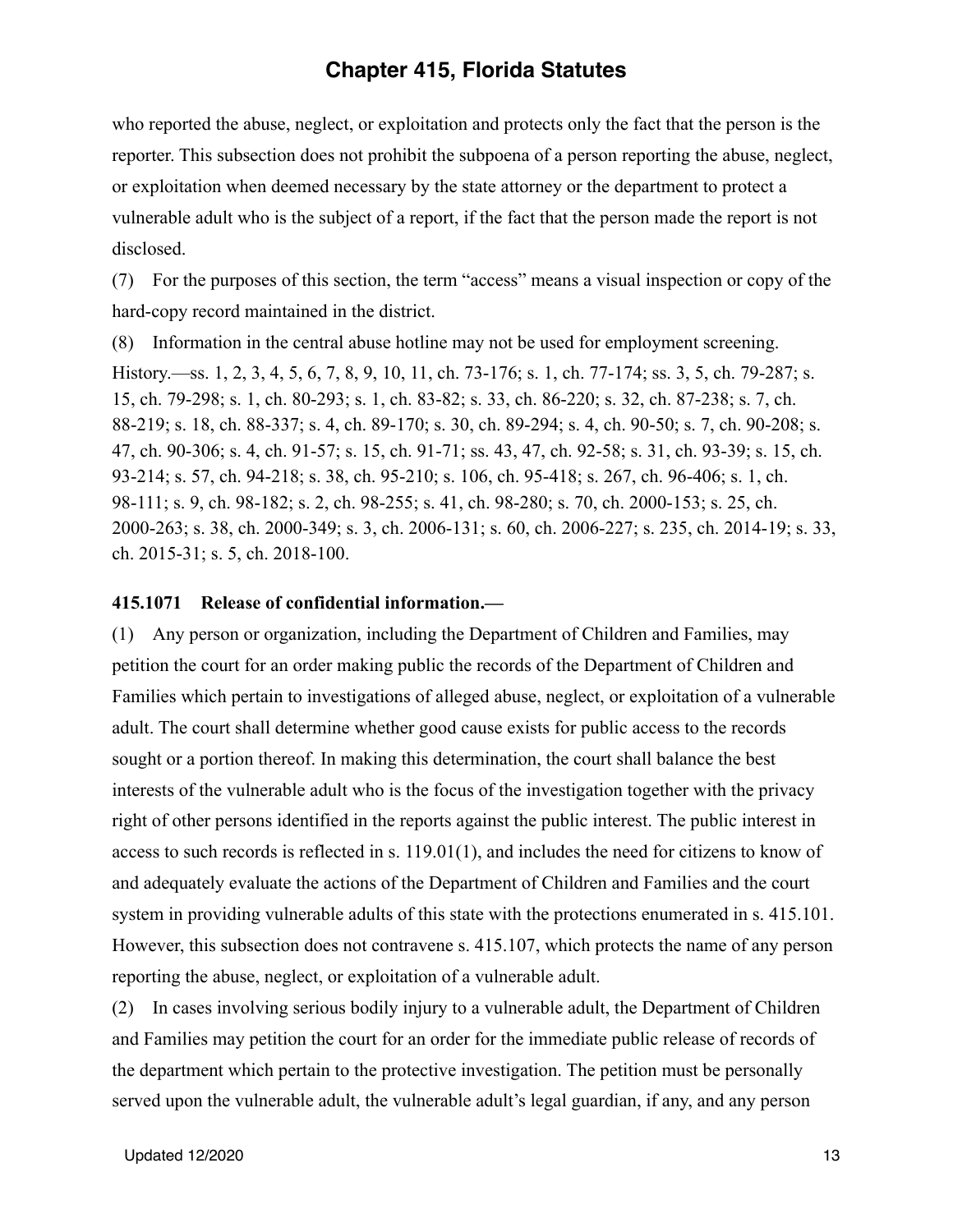named as an alleged perpetrator in the report of abuse, neglect, or exploitation. The court must determine whether good cause exists for the public release of the records sought no later than 24 hours, excluding Saturdays, Sundays, and legal holidays, after the date the department filed the petition with the court. If the court does not grant or deny the petition within the 24-hour time period, the department may release to the public summary information including:

(a) A confirmation that an investigation has been conducted concerning the alleged victim.

(b) The dates and brief description of procedural activities undertaken during the department's investigation.

(c) The date of each judicial proceeding, a summary of each participant's recommendations made at the judicial proceeding, and the ruling of the court.

The summary information shall not include the name of, or other identifying information with respect to, any person identified in any investigation. In making a determination to release confidential information, the court shall balance the best interests of the vulnerable adult who is the focus of the investigation together with the privacy rights of other persons identified in the reports against the public interest for access to public records. However, this subsection does not contravene s. [415.107](http://www.leg.state.fl.us/statutes/index.cfm?App_mode=Display_Statute&Search_String=&URL=0400-0499/0415/Sections/0415.107.html), which protects the name of any person reporting abuse, neglect, or exploitation of a vulnerable adult.

(3) When the court determines that good cause for public access exists, the court shall direct that the department redact the name of and other identifying information with respect to any person identified in any protective investigation report until such time as the court finds that there is probable cause to believe that the person identified committed an act of alleged abuse, neglect, or exploitation.

History.—s. 18, ch. 2004-335; s. 236, ch. 2014-19.

#### <span id="page-13-0"></span>**415.111 Criminal penalties.—**

(1) A person who knowingly and willfully fails to report a case of known or suspected abuse, neglect, or exploitation of a vulnerable adult, or who knowingly and willfully prevents another person from doing so, commits a misdemeanor of the second degree, punishable as provided in s.[775.082](http://www.leg.state.fl.us/statutes/index.cfm?App_mode=Display_Statute&Search_String=&URL=0700-0799/0775/Sections/0775.082.html) or s. [775.083](http://www.leg.state.fl.us/statutes/index.cfm?App_mode=Display_Statute&Search_String=&URL=0700-0799/0775/Sections/0775.083.html).

(2) A person who knowingly and willfully makes public or discloses any confidential information contained in the central abuse hotline, or in other computer systems, or in the records of any case of abuse, neglect, or exploitation of a vulnerable adult, except as provided in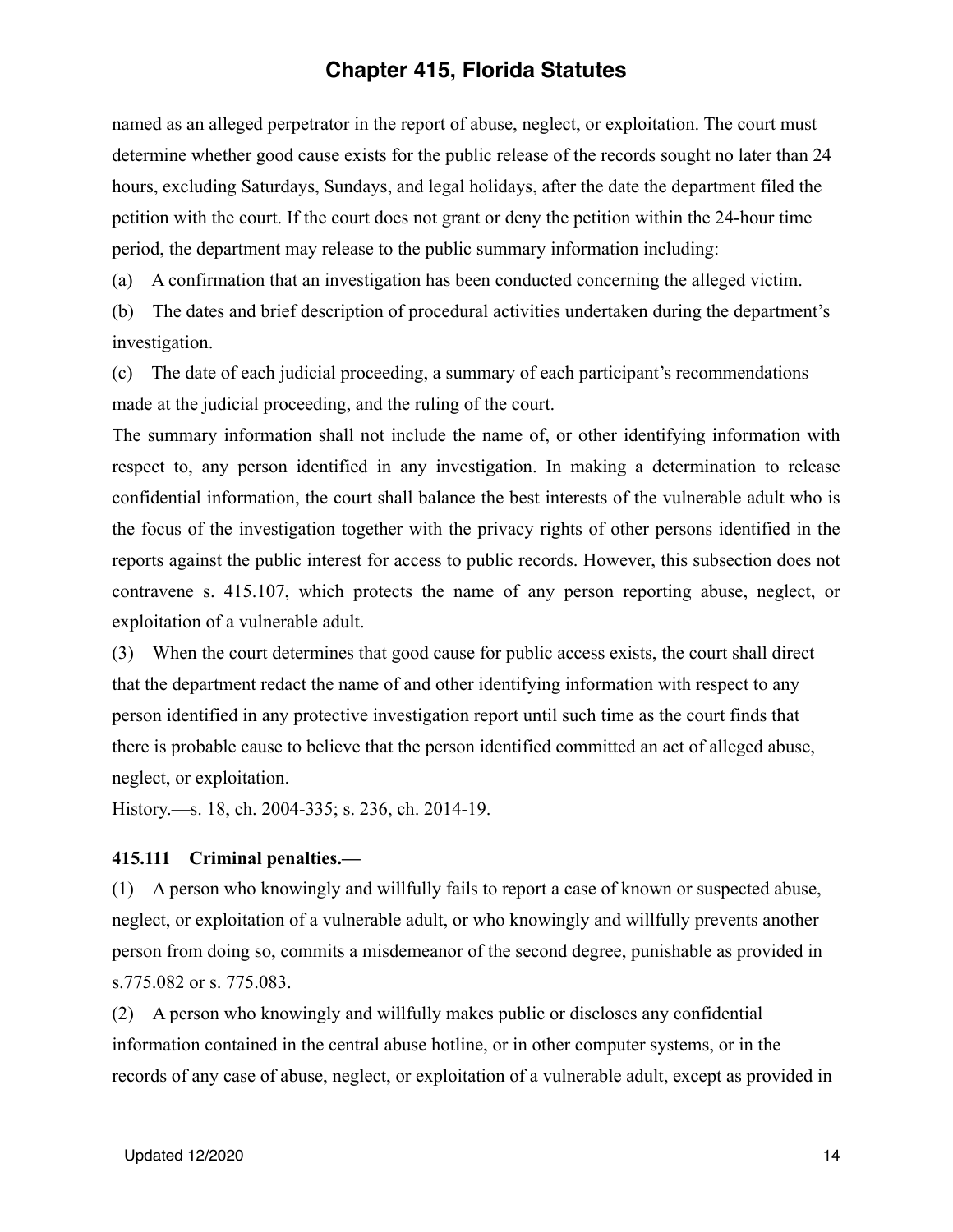ss. [415.101](http://www.leg.state.fl.us/statutes/index.cfm?App_mode=Display_Statute&Search_String=&URL=0400-0499/0415/Sections/0415.101.html)[-415.113,](http://www.leg.state.fl.us/statutes/index.cfm?App_mode=Display_Statute&Search_String=&URL=0400-0499/0415/Sections/0415.113.html) commits a misdemeanor of the second degree, punishable as provided in s. [775.082](http://www.leg.state.fl.us/statutes/index.cfm?App_mode=Display_Statute&Search_String=&URL=0700-0799/0775/Sections/0775.082.html) or s. [775.083](http://www.leg.state.fl.us/statutes/index.cfm?App_mode=Display_Statute&Search_String=&URL=0700-0799/0775/Sections/0775.083.html).

(3) A person who has custody of records and documents the confidentiality of which is abrogated under s. [415.1045](http://www.leg.state.fl.us/statutes/index.cfm?App_mode=Display_Statute&Search_String=&URL=0400-0499/0415/Sections/0415.1045.html)(3) and who refuses to grant access to such records commits a misdemeanor of the second degree, punishable as provided in s. [775.082](http://www.leg.state.fl.us/statutes/index.cfm?App_mode=Display_Statute&Search_String=&URL=0700-0799/0775/Sections/0775.082.html) or s. [775.083.](http://www.leg.state.fl.us/statutes/index.cfm?App_mode=Display_Statute&Search_String=&URL=0700-0799/0775/Sections/0775.083.html) (4) If the department or its authorized agent has determined after its investigation that a report is false, the department shall, with the consent of the alleged perpetrator, refer the reports to the local law enforcement agency having jurisdiction for an investigation to determine whether sufficient evidence exists to refer the case for prosecution for filing a false report as defined in s.[415.102.](http://www.leg.state.fl.us/statutes/index.cfm?App_mode=Display_Statute&Search_String=&URL=0400-0499/0415/Sections/0415.102.html) During the pendency of the investigation by the local law enforcement agency, the department must notify the local law enforcement agency of, and the local law enforcement agency must respond to, all subsequent reports concerning the same vulnerable adult in accordance with s. [415.104](http://www.leg.state.fl.us/statutes/index.cfm?App_mode=Display_Statute&Search_String=&URL=0400-0499/0415/Sections/0415.104.html) or s. [415.1045.](http://www.leg.state.fl.us/statutes/index.cfm?App_mode=Display_Statute&Search_String=&URL=0400-0499/0415/Sections/0415.1045.html) If the law enforcement agency believes that there are indicators of abuse, neglect, or exploitation, it must immediately notify the department, which must assure the safety of the vulnerable adult. If the law enforcement agency finds sufficient evidence for prosecution for filing a false report, it must refer the case to the appropriate state attorney for prosecution.

(5) A person who knowingly and willfully makes a false report of abuse, neglect, or exploitation of a vulnerable adult, or a person who advises another to make a false report, commits a felony of the third degree, punishable as provided in s. [775.082](http://www.leg.state.fl.us/statutes/index.cfm?App_mode=Display_Statute&Search_String=&URL=0700-0799/0775/Sections/0775.082.html) or s. [775.083.](http://www.leg.state.fl.us/statutes/index.cfm?App_mode=Display_Statute&Search_String=&URL=0700-0799/0775/Sections/0775.083.html)

(a) The department shall establish procedures for determining whether a false report of abuse, neglect, or exploitation of a vulnerable adult has been made and for submitting all identifying information relating to such a false report to the local law enforcement agency as provided in this subsection and shall report annually to the Legislature the number of reports referred.

(b) Anyone making a report who is acting in good faith is immune from any liability under this subsection.

History.—ss. 1, 2, 3, 4, 5, 6, 7, 8, 9, 10, 11, ch. 73-176; s. 1, ch. 77-174; ss. 3, 5, ch. 79-287; s. 15, ch. 79-298; s. 1, ch. 80-293; s. 1, ch. 83-82; s. 36, ch. 86-220; s. 19, ch. 88-337; s. 1, ch. 89-322; s. 49, ch. 90-306; s. 5, ch. 91-57; s. 16, ch. 91-71; s. 250, ch. 91-224; s. 1, ch. 91-258; s. 4, ch. 95-140; s. 20, ch. 95-158; s. 111, ch. 95-418; s. 7, ch. 96-293; s. 2, ch. 98-111; s. 10, ch. 98-182; s. 40, ch. 2000-349; s. 4, ch. 2002-70.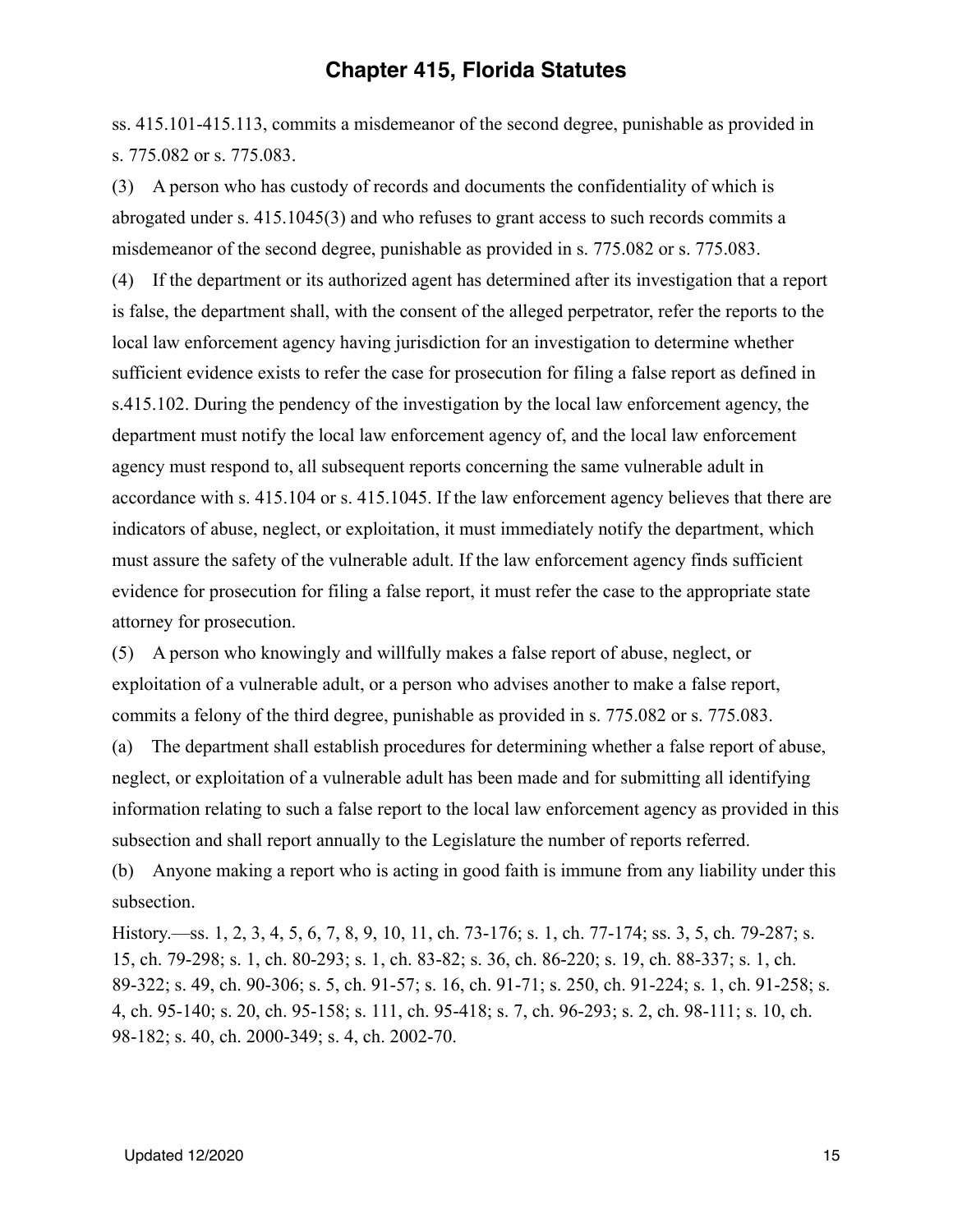# <span id="page-15-0"></span>**415.1113 Administrative fines for false report of abuse, neglect, or exploitation of a vulnerable adult.—**

(1) In addition to any other penalty authorized by this section, chapter 120, or other law, the department may impose a fine, not to exceed \$10,000 for each violation, upon a person who knowingly and willfully makes a false report of abuse, neglect, or exploitation of a vulnerable adult, or a person who counsels another to make a false report.

(2) If the department alleges that a person has knowingly and willfully filed a false report with the central abuse hotline, the department must file a notice of intent that alleges the name, age, and address of the individual; the facts constituting the allegation that the individual made a false report; and the administrative fine that the department proposes to impose on the person. Each time that a false report is made constitutes a separate violation.

(3) The notice of intent to impose the administrative fine must be served by certified mail, return receipt requested, upon the person alleged to have filed the false report and upon the person's legal counsel, if any.

(4) Any person alleged to have filed the false report is entitled to an administrative hearing under chapter 120 before the imposition of the fine becomes final. The person must request an administrative hearing within 60 days after receipt of the notice of intent by filing a request with the department. Failure to request an administrative hearing within 60 days after receipt of the notice of intent constitutes a waiver of the right to a hearing, making the administrative fine final.

(5) At the hearing, the department must prove by clear and convincing evidence that the person knowingly and willfully filed a false report with the central abuse hotline. The person has the right to be represented by legal counsel at the hearing.

(6) In determining the amount of fine to be imposed, if any, the following factors must be considered:

(a) The gravity of the violation, including the probability that serious physical or emotional harm to any person will result or has resulted, the severity of the actual or potential harm, and the nature of the false allegation.

(b) Actions taken by the false reporter to retract the false report as an element of mitigation, or, in contrast, to encourage an investigation on the basis of false information.

(c) Any previous false reports filed by the same individual.

(7) A decision by the department, following the administrative hearing, to impose an administrative fine for filing a false report constitutes final agency action within the meaning of